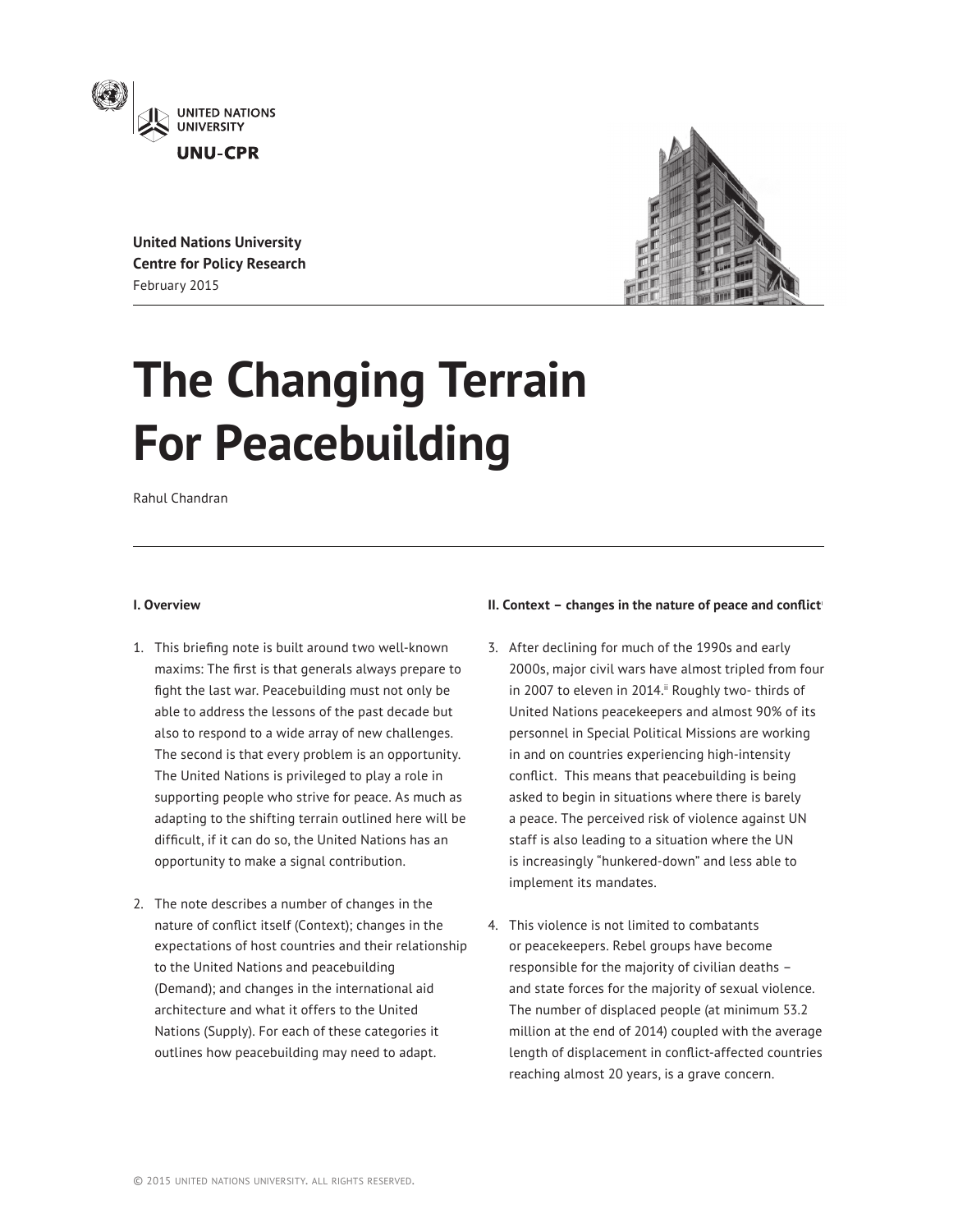Displacement from Iraq and Syria, for example, threatens states that are recovering from conflict (Lebanon), places pressure on stable states (Jordan, Turkey) and will present long-term difficulties for building an inclusive peace in Syria.

- 5. Compounding this surge in violence are indications that conflicts themselves are becoming more intractable and less conducive to traditional political settlements. We see four main drivers of this change:
	- a. Rebel access to illicit markets makes wars more intractable. Access to contraband lowers their incentives to enter into peace agreements. With transnational arms supply lines, communications technologies, and illicit finance streams it is easier than ever for a potentially violent group to obtain guns, cash, and recruits.
	- b. Illicit markets and organized crime also make post-conflict states less stable. They can corrupt state and security institutions and empower non-state actors. During transitions powerful informal wartime elites, relying on ill-gotten wealth, wartime networks and coercive power, can extend their influence over formal state institutions, especially during the political and economic liberalization processes that tend to accompany a peace agreement.
	- c. The increasing internationalization of civil wars, where other states are intervening militarily on one or both sides, tends to make them deadlier and longer.
	- d. The growing presence of "maximalist groups", in particular extremist Islamist groups, in UN mission areas, that have limited or no interest in political settlement.
- 6. The increasing intractability of conflicts is linked to a broader crisis of legitimacy for states. The last few years have seen a number of countries falter – from Libya to Mali to South Sudan. Challenges to state authority, with varying degrees of intensity and success, are continuing, particularly in the Middle East and in post-colonial African states. It appears that people are less and less willing

to tolerate enduring inequality and repression, or more generally, non-performing state institutions across the globe. Yet there are few models emerging that can offer states assistance in engaging with these challenges to their legitimacy, and limited work around the role of international actors in supporting legitimacy.

- 7. There are also a wide array of new, poorly understood issues that will further challenge countries emerging from conflict, including:
	- a. The effects of climate change and the increased risk of natural disasters that can overwhelm struggling states;
	- b. The risks of infectious epidemics, which as we have seen with Ebola, can easily push weak public health infrastructures to the breaking point.
	- c. Rapid urbanization, and the problems of services and increased risks of disasters, disease and crime that accompany urban sprawl
	- d. Cyber-insecurity.
- 8. This is a difficult combination for peacebuilding. To be effective over the medium-term, it suggest that peacebuilding actors should:
	- a. **Engage with the question of legitimacy:** Although many international actors have adopted definitions of peacebuilding or statebuilding that include legitimacy, iii there is a serious need to understand both how international assistance can support legitimacy, and how governments can build their own legitimacy. Political settlements, and basic security – the work of the UN's peace operations – are necessary but not sufficient conditions for the strength of legitimacy needed to buttress a sustainable peace.
	- b. **Provide long-term support:** Building resilient institutions that can deliver a stable peace is difficult and takes, at the bare minimum, decades.iv In the face of an array of threats, coupled with a baseline struggle for legitimacy, states will need more than short-term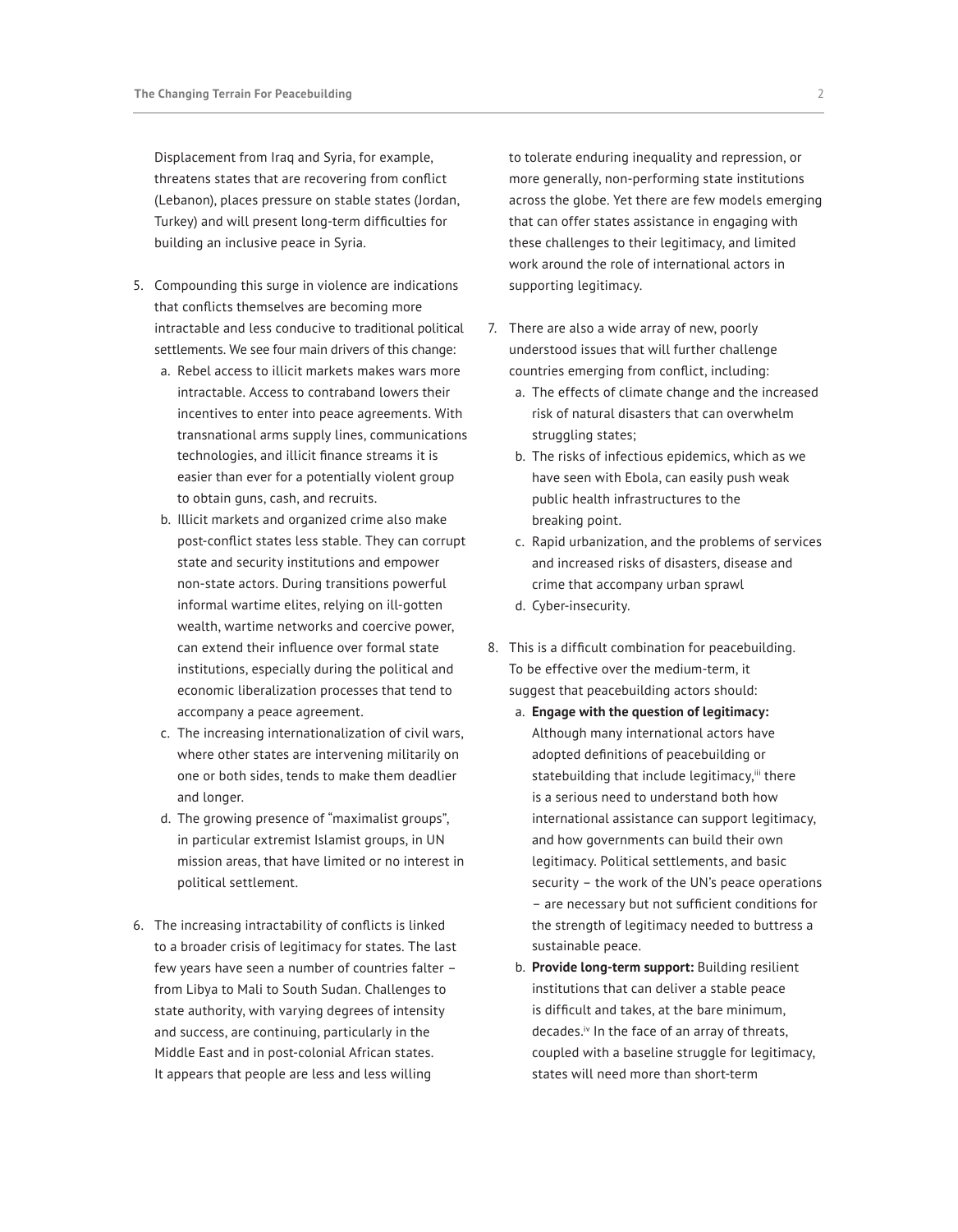international support to remain peaceful.

c. **Develop new tools for new threats:** As an example, there is a near-total absence of guidance or instruments for engaging with municipalities in peacebuilding processes. 15 of the top 30 most rapidly urbanizing countries either host, or have hosted peacekeeping operations.<sup>v</sup> These cities will both be at the greatest risk in struggling to cope with and provide services to a huge influx of citizens, manage organized crime, epidemics, or natural disasters. For each new threat, peacebuilding will have to develop tools to understand the risks, and support national efforts to manage and mitigate threats.

# **III. Demand – changes in the expectations of countries recovering from conflict**

- 9. The work of the International Dialogue on Peacebuilding and Statebuilding and the g7+, through the New Deal, has begun to change the nature of the relationship between suppliers of aid and technical expertise and recipients. The New Deal establishes Peacebuilding and Statebuilding Goals; lays out a pathway for implementing these (FOCUS); and calls for greater transparency, better risk-sharing, the use of country systems, timely and predictable aid, and investment in national capacities and institutions (TRUST).
- 10. Early research has suggested that in Somalia, for example, the "New Deal Compact…[has] enabled a paradigm shift in international development rhetoric…And some actors…have introduced new, risk tolerant practices".vi The work on Somalia also highlights tensions between linear technical processes, and non-linear political processes and between realigning external priorities to national objectives and maintaining existing commitments. There is not a sufficient body of work on other countries' experiences, however, to draw many firm conclusions.
- 11. What does emerge from conversations with g7+ countries, and with donors, is a significant tension between the expectations that the New Deal represents, and the level of accountability that is increasingly demanded by parliaments in donor nations. This does not appear to be a problem of corruption, or leakages, but rather a problem of differing expectations and of unrealistic domestic donor budgetary time-frames colliding with the slow and uncertain realities of peacebuilding.
- 12. There is also a broader tension highlighted by a number of countries on the peacebuilding agenda declaring the UN's Special or Executive Representatives persona non grata. As peacebuilding becomes the primary tool for UN engagement, the absence of a clear normative basis makes it difficult for countries to accept when the UN takes a normative position. This is in part a gross oversimplification of what are always complicated situations. The reality is that peacebuilding is more a form of engagement that lacks clear principles, than a model that has a clear link to the Charter, or to any other UN standards. And in the absence of these principles, managing the tension between the intrusive nature of international assistance, and the national urge to sovereignty becomes more difficult than it needs to be.
- 13. To manage these tensions, peacebuilding needs to find ways to:
	- a. **Establish its normative basis and boundaries:** The United Nations remains a normative institution, grounded in the Charter. In certain areas of its assistance, such as its work on democratic governance, it has managed to articulate where it stands and why. At some point, peacebuilding in the United Nations must clearly articulate its normative basis, in order to enter into partnerships with clear expectations on all sides.
	- b. **Find an operational balance between accountability and partnership:** The opportunities for the Peacebuilding Commission to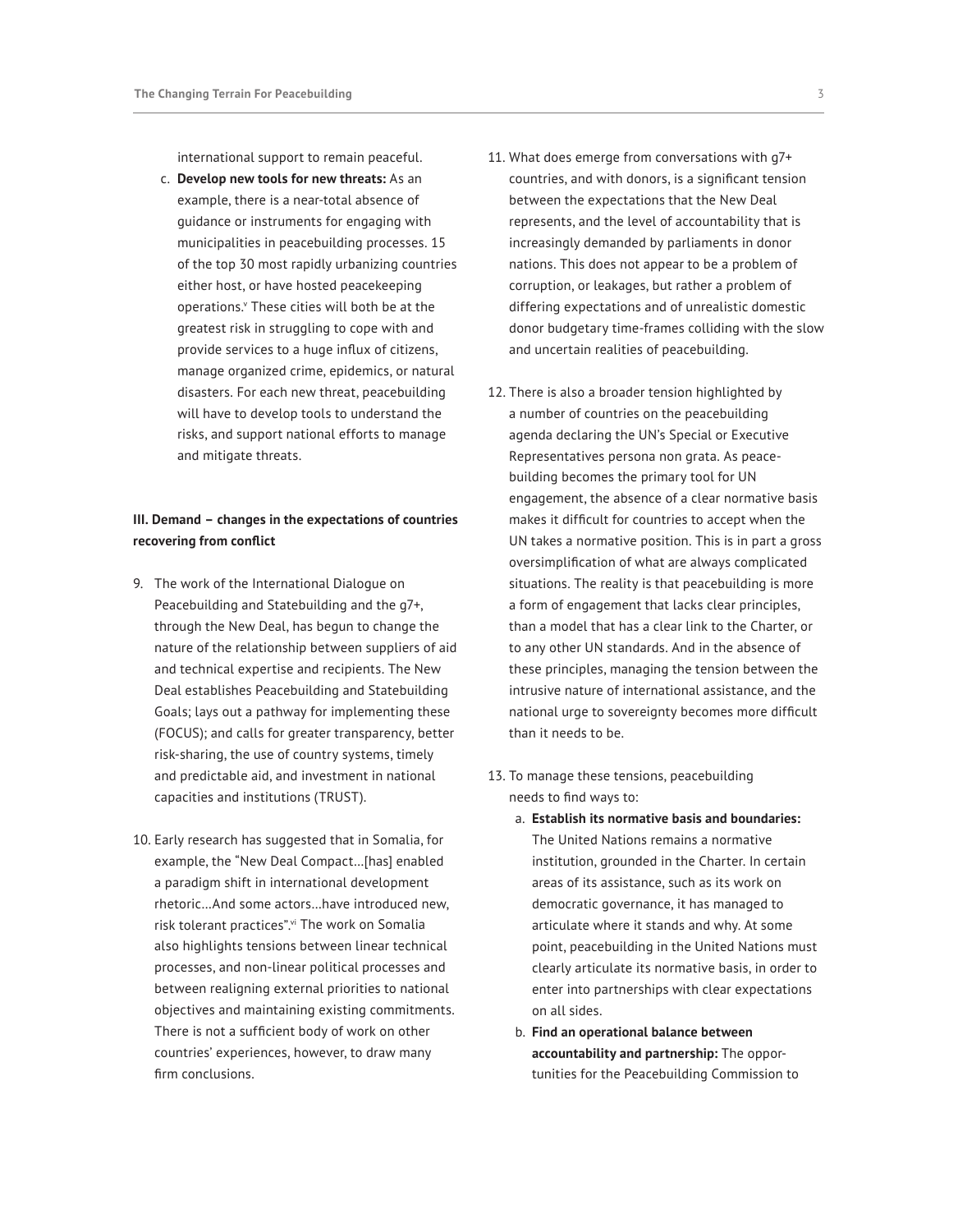develop instruments of longer-term mutual may be critical here. The work of the Security Council focuses primarily on the political settlements and provision of basic security through Peace Operations. Delivering institution-building support in challenging periods will require understanding how and when to support a government in crisis, and when – if ever – to walk away.

### **IV. Supply – changes in the provision of assistance**

- 14. In countries affected by conflict, the sources and types of assistance on offer are rapidly changing. From the potential BRICS Bank, to the reality of Chinese and Indian support, through the emergence of the Gulf as a formal donor and an influential actor, through the rise of Turkey and Indonesia and Singapore, to the increasing role of remittances and migration – the array of options facing a country emerging from conflict is broad. The potential for telecommunications license revenue has lead to a generation of global companies willing to move rapidly to invest in countries that open up. And, as highlighted earlier, both formal corporate and illicit actors are always eager to exploit natural resources.
- 15. Three particular factors matter to peacebuilding:
	- a. **New sources of assistance:** whether corporate, diaspora, or new countries that do not operate within existing donor frameworks, there is a wide array of resources available, with limits and conditions of their own that often differ from traditional donors,

to a government seeking project financing.

- b. **New models of assistance:** It is not just about the money. Regional countries are engaging in new forms of partnership – such as the IGAD initiative to support South Sudan, or the Indian civil service partnerships with Afghanistan;
- c. **Limited resources from traditional donors:** The global financial crisis has significantly shrunk the pool of resources available from major western

donors. Japan, for example, has seen its bilateral budgetary allocation for development drop in half since 1997. At the same time, a decade of unsuccessful US-led intervention in Iraq and Afghanistan has also produced peace- and statebuilding fatigue. It is simply unclear what resources will be available to peacebuilders from traditional donors.

- 16. A further factor that matters is the context-specific legitimacy of certain actors. In some countries, the United States and the United Nations might be seen as partners in a global imperial project; in others, the United Nations might be perceived as a bulwark against encroaching regional powers. The welcome given to Kenya in South Sudan is quite different from the experience of Kenya in Somalia.
- 17. Given these three factors, and the reality that perceptions of legitimacy evolve, peacebuilding needs to **develop frameworks that are truly open to global participation**. Traditional donor groupings, such as the OECD, may have much to offer in terms of experience. But effective peacebuilding needs to be able to build coalitions of the able – those with the available resources, the right types of assistance demanded by the country, and the legitimacy to actually operate.